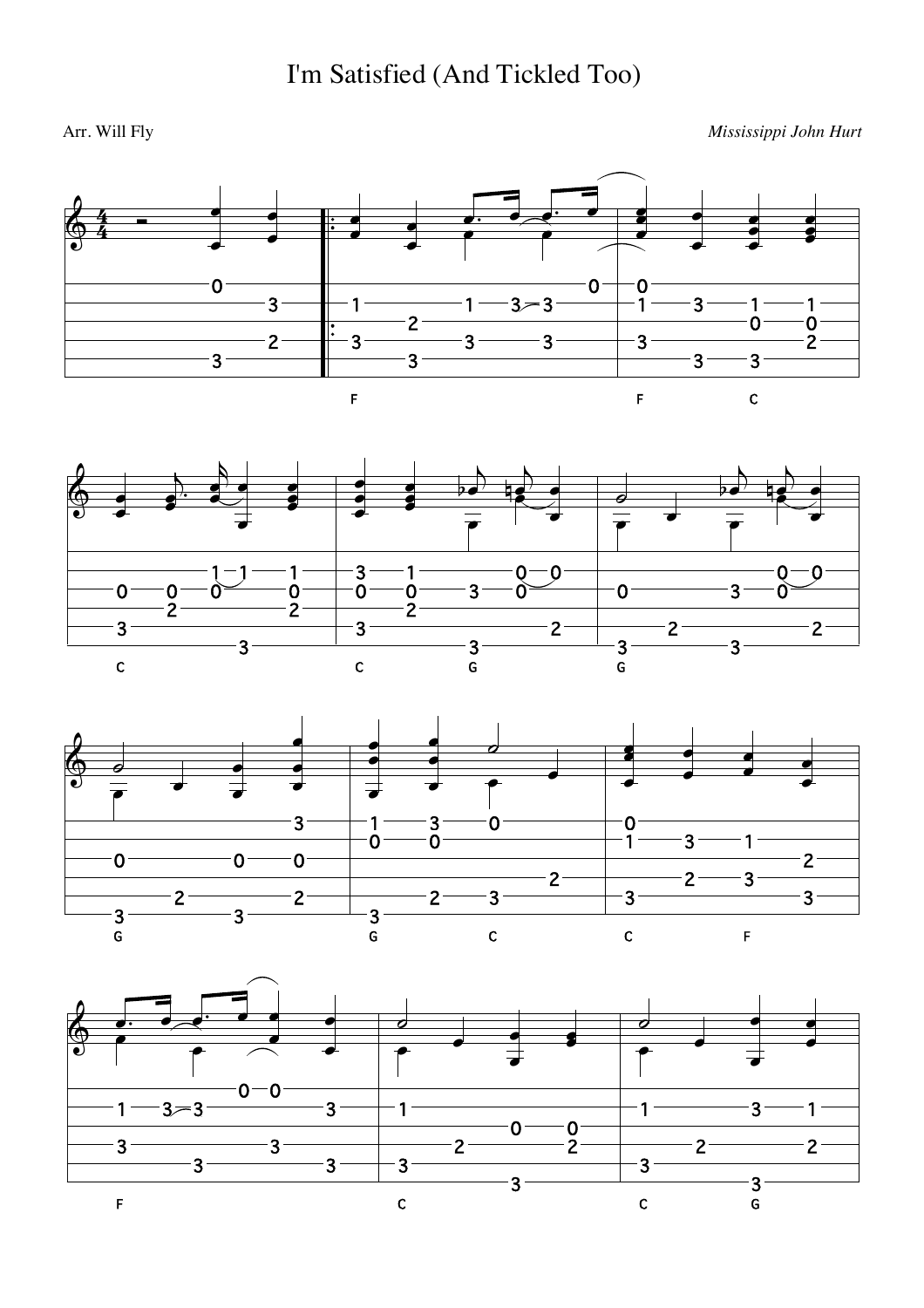







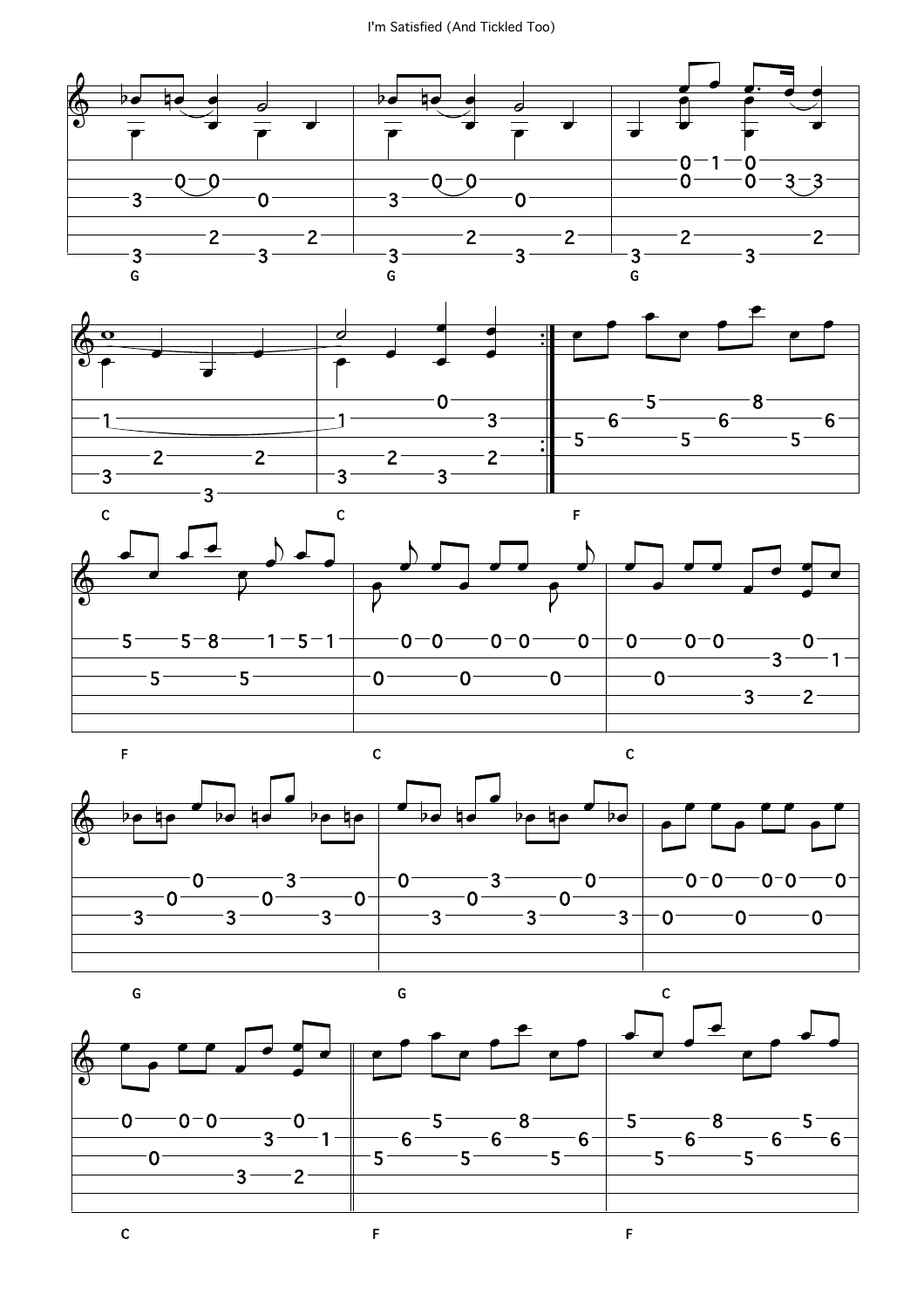I'm Satisfied (And Tickled Too)